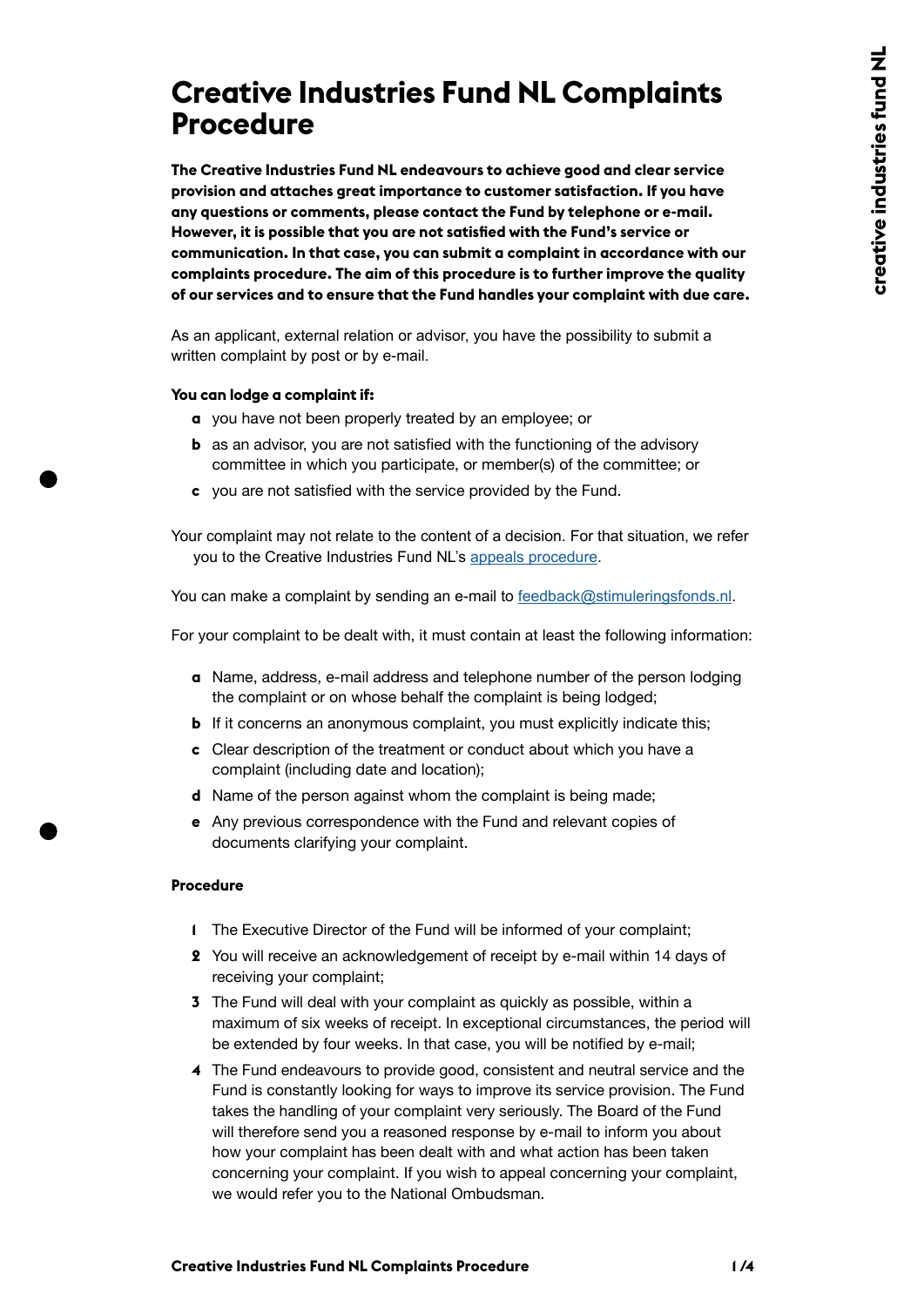# **Creative Industries Fund NL Internal Complaints Procedure**

**The Fund adheres to the** [Code of Conduct for Cultural Funds](https://content.stimuleringsfonds.nl/files/nvg/i_041/GedragscodeCultuurfondsen.pdf)**, specifically point 4 'quality of service', and acts in accordance with Chapter 9 of the General Administrative Law Act (handling of complaints):**

- **a** Everyone has the right to lodge a complaint to an administrative body about the way in which the administrative body has behaved towards them or someone else in a particular situation;
- **b** The conduct of a person working under the responsibility of an administrative body shall be considered as the conduct of that administrative body.

# **1. Definitions**

**Complaint:** any written statement of dissatisfaction reasonably identifiable as such regarding the service provided by the Fund or any of the Fund's members of staff, made by or on behalf of the client.

**Complainant:** an applicant, external relation or adviser or their representative who makes a complaint.

**Complaints procedure:** the Fund's complaints handling procedure.

**Complaints Procedure:** this document, which is the written record of the complaints procedure used.

**Complaints registration form:** a form to be used internally to implement the procedure laid down in the complaints procedure.

**Complaints contact person:** the complaints officer (Fund employee) appointed by the Fund who is responsible for dealing with complaints and advising the Fund on the decisions to be taken concerning those complaints.

# **2. Objectives**

The objectives of the complaints procedure are as follows:

- **1** Establishing a procedure to deal constructively with complaints from applicants, stakeholders and other parties within a reasonable period of time;
- **2** Establishing a procedure to determine the causes of complaints;
- **3** Maintaining and improving existing relationships by means of good complaints management;
- **4** Training employees to respond to complaints in a service-oriented manner;
- **5** Improving the quality of the service through complaints handling and complaints analysis.

### **3. The internal complaints procedure**

- **1** If a complainant approaches the Fund with a complaint in any way whatsoever, the Executive Director must be informed;
- **2** The Fund will endeavour to find a solution together with the complainant, possibly after consulting the complaints contact person;
- **3** The Fund will ensure that the complaint is properly dealt with in accordance with the present complaints procedure;
- **4** 4. The handling of the complaint will be communicated to the complainant on behalf of the Executive Director by the complaints contact person.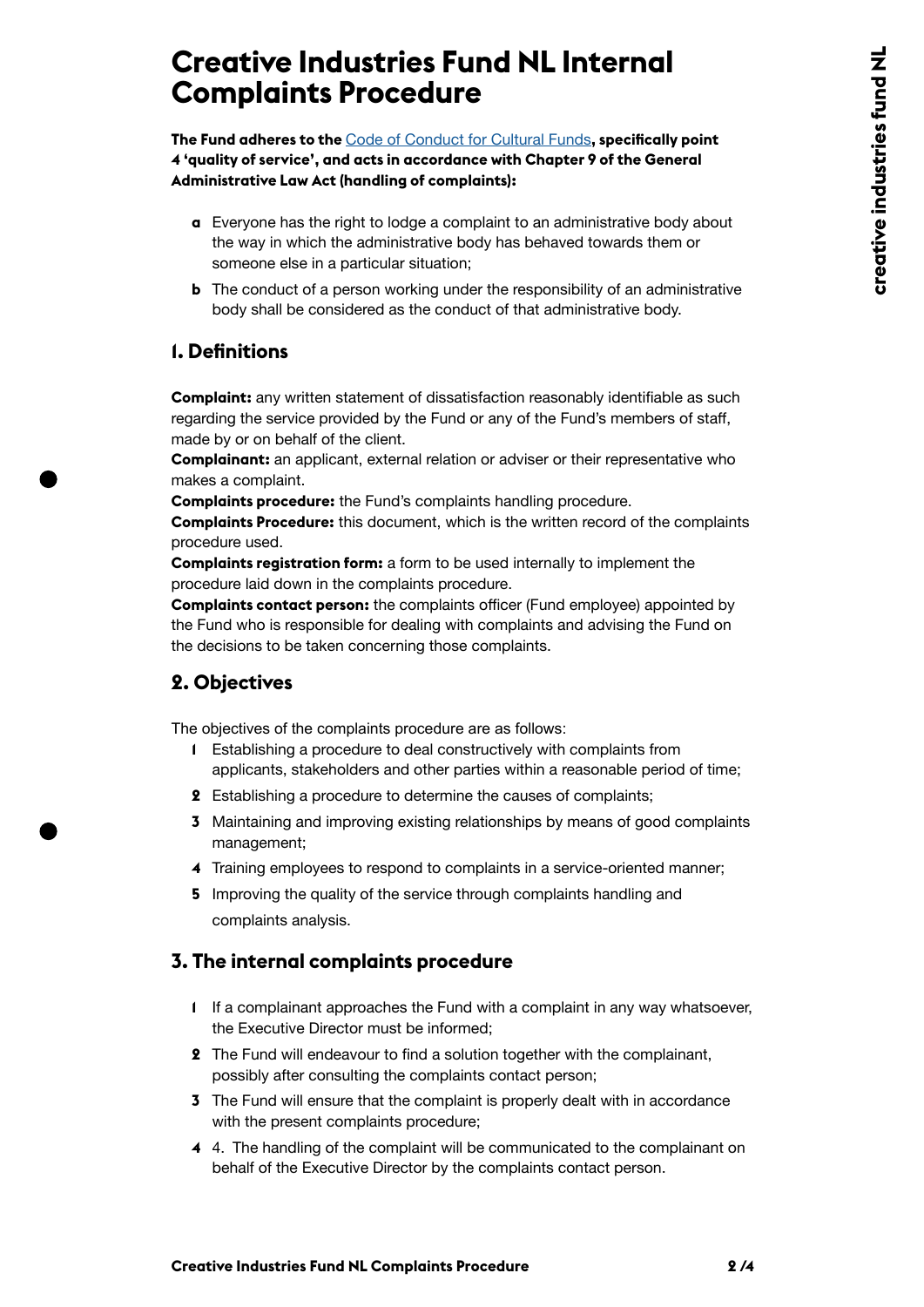## **4. Registration of the complaint**

- **1** All complaints are registered according to an internal complaints registration form;
- **2** The complaints contact person registers and classifies the complaint;
- **3** The complaint is classified:
	- by method of submission
	- a. in writing by e-mail
	- by the nature of the complaint, according to the following categories

 a. complaints about the way of working or treatment by an employee of the Fund

- b. complaints about general services provided by the Fund
- c. complaints about financial services provided by the Fund

 d. complaints about the functioning of an advisory committee or its member(s), or an external adviser appointed by the Fund

- **4** A complaint can be included in several different classes;
- **5** If the complaint has been dealt with satisfactorily, this will be recorded in the complaints registration form.

#### **5. Responsibilities of complaints contact person (the complaints officer)**

- **1** The complaints contact person is responsible for the handling and settling of the complaints;
- **2** The complaints contact person is responsible for completing the complaints registration form in full;
- **3** The complaint must be dealt with in writing by the Fund within six weeks;
- **4** The complaints contact person provides a response to the complainant;
- **5** The complaints contact person keeps the complaints file up to date.

### **6. Analysis of the complaints**

- **1** After the complaint has been settled, the complaints registration forms are brought together by the complaints contact person;
- **2** The complaints contact person reports periodically to the MT on the settlement of complaints;
- **3** The Executive Director discusses the approved report with the staff representative (PvT) and shares it with the Board of Trustees (RvT);
- **4** The Creative Industries Fund NL undertakes to draw up an annual complaints overview and to examine whether adjustments to policy and rules are necessary;
- **5** The Fund reports on the complaints overview in the public annual report.